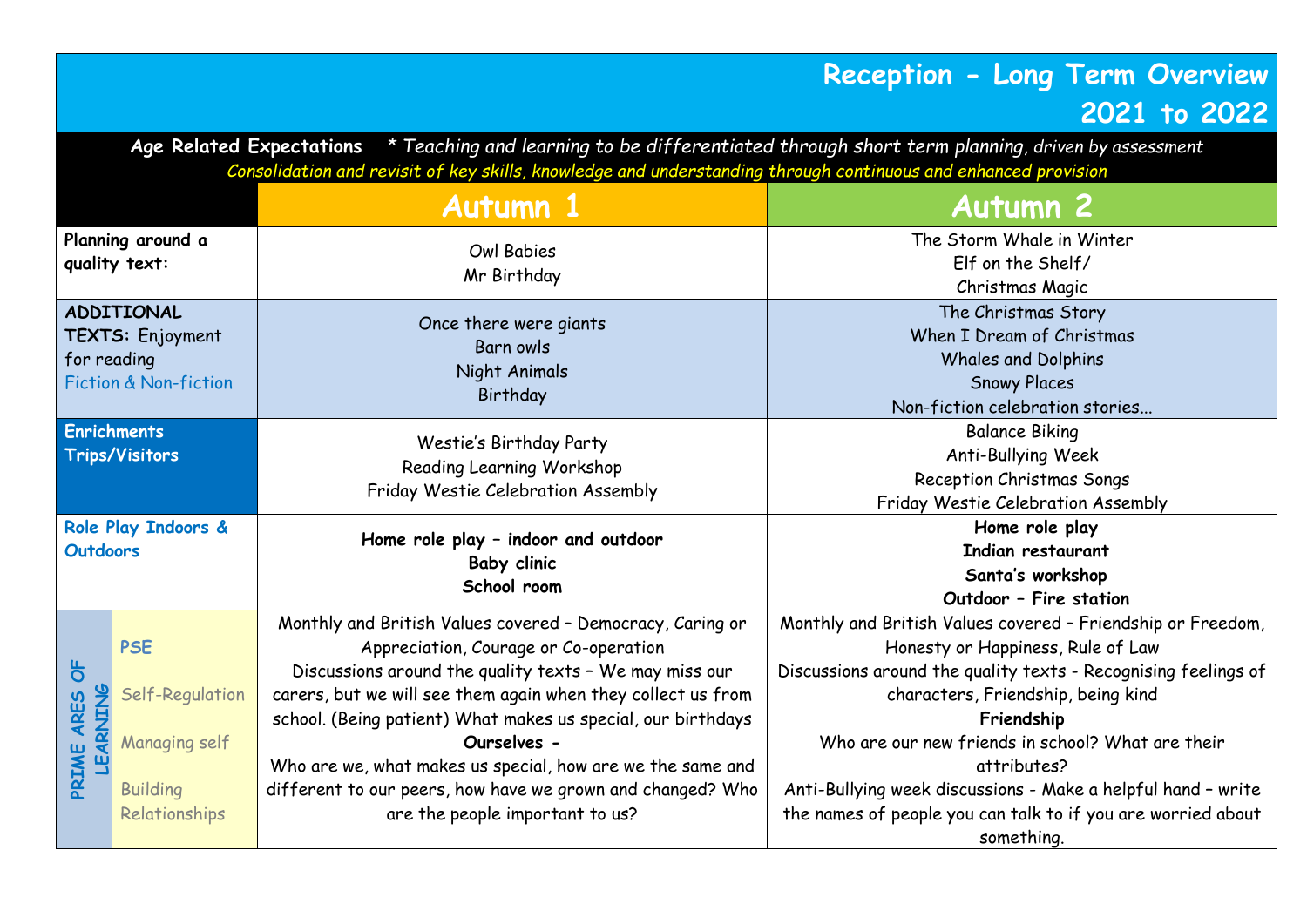|                                                                          | <b>Rules</b><br>Make class rules, discuss school rules, introduce golden time,<br>sign our rules using handprints.                                                                                                                                                                                                                                                                                                                                                        |                                                                                                                                                                                                                                                                                                                                                                                                                                                                                                                                                       |
|--------------------------------------------------------------------------|---------------------------------------------------------------------------------------------------------------------------------------------------------------------------------------------------------------------------------------------------------------------------------------------------------------------------------------------------------------------------------------------------------------------------------------------------------------------------|-------------------------------------------------------------------------------------------------------------------------------------------------------------------------------------------------------------------------------------------------------------------------------------------------------------------------------------------------------------------------------------------------------------------------------------------------------------------------------------------------------------------------------------------------------|
| CL<br>Listening,<br>Attention &<br>Understanding<br><b>Speaking</b>      | Sharing busy bee books and asking questions<br>Discussions around quality texts and additional texts, new<br>vocabulary discussed and explained<br>Talk for writing<br>Who will you invite to Westie's party?<br>What games shall we play at the party?<br>What things did you have at your house for your birthday?<br><b>Enhanced provision</b><br>Retelling stories (Quality texts and some additional texts)<br>using props, puppets and other resources<br>Role play | Sharing busy bee books and asking questions<br>Discussions around quality texts and additional texts, new<br>vocabulary discussed and explained<br>Talk for writing<br>Who is your friend in school?<br>How are the characters feeling in the story?<br>What are your friends' attributes?<br>What would you like to call the elf?<br>Where have you seen the elf?<br>What would you like Santa to bring you?<br><b>Enhanced provision</b><br>Retelling stories (Quality texts and some additional texts)<br>using props, puppets and other resources |
| <b>PD</b><br>Gross Motor<br><b>Skills</b><br>Fine Motor<br><b>Skills</b> | Morning challenge - Name writing on white boards, dough<br>disco, simple drawings on white boards<br>Real $P.E.-$<br>Unit $1 -$<br>Coordination-footwork-'The Birthday Bike Surprise'<br>Static Balance- One Leg-'Pirate Pranks'<br>Unit 2 - Start<br>Dynamic Balance and Agility- Jumping and Landing 'Journey<br>to the Blue Planet'                                                                                                                                    | Role play<br>Morning challenge - Name writing on white boards, dough<br>disco, simple drawings on white boards<br>Real P.E.-<br>Unit 2- Continued<br>Static Balance- Seated- 'Monkey Business'<br>Unit $3-$<br>Dynamic Balance- On a Line-'Tilly the Train's Big Day'<br>Static Balance- Stance- 'Thembi Walks the Tightrope' (didn't<br>get to start due to assessment week)                                                                                                                                                                         |
| <b>Phonics</b>                                                           | Blending, reading and spelling words with<br>satp Inmdgockckeurhflb                                                                                                                                                                                                                                                                                                                                                                                                       | Blending, reading and spelling words with<br>ff II ss $j \vee w \times y$ z zz qu ch th sh ng nk<br>Words with s /s/ and /z/ added at the end (hats, bags)<br>Words ending with s /z/ (his)                                                                                                                                                                                                                                                                                                                                                           |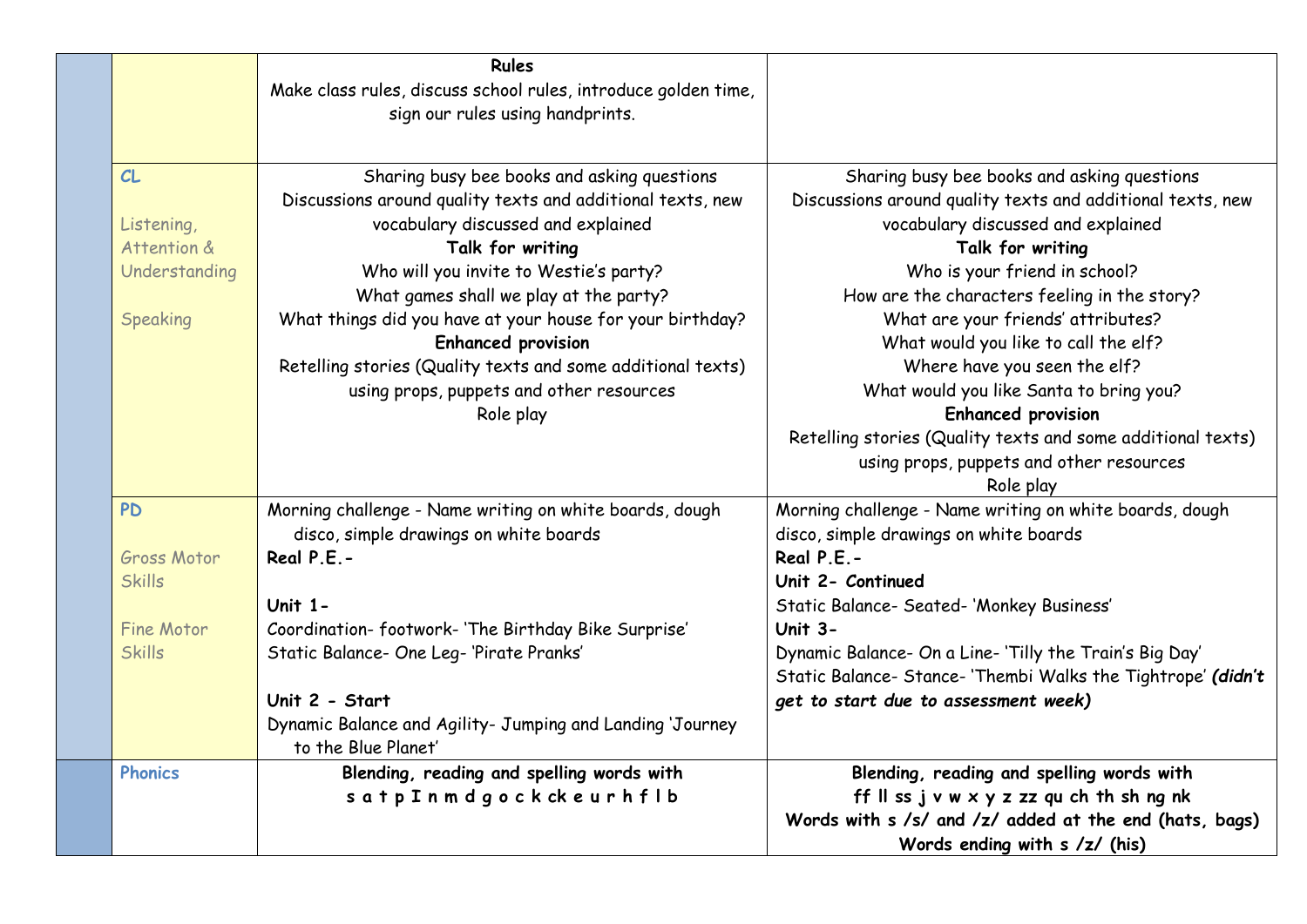|                 | Literacy                        | Reading                | Writing                                                       | Reading                                               | <b>Writing</b>               |
|-----------------|---------------------------------|------------------------|---------------------------------------------------------------|-------------------------------------------------------|------------------------------|
|                 |                                 | Owl Babies             | Name writing                                                  | The Storm Whale in Winter                             | Who is your friend?          |
|                 | Reading:                        | Night animals          | Writing an invitation                                         | <b>Whales and Dolphins</b>                            | How is Noi Feeling?          |
|                 | Comprehension                   | <b>Barn Owls</b>       | Writing a birthday list                                       | Snowy places                                          | Why are people our friends   |
|                 |                                 | Mr Birthday            |                                                               | Elf on the Shelf                                      | Write a sentence from 'The   |
|                 | Reading: Word                   | Birthday               |                                                               | When I dream of Christmas                             | Storm Whale in winter'       |
|                 | Reading                         |                        |                                                               | Christmas Magic                                       | What will you call the elf?  |
|                 |                                 |                        |                                                               |                                                       | Where have you seen the elf? |
|                 | Writing                         |                        |                                                               |                                                       | What should the elf tell     |
|                 |                                 |                        |                                                               |                                                       | Santa that you want for      |
|                 |                                 |                        |                                                               |                                                       | Christmas?                   |
|                 | <b>Mathematics</b>              | <b>Number</b>          | <b>SSM</b>                                                    | <b>Number</b>                                         | <b>SSM</b>                   |
| <b>UEARNING</b> |                                 | Match and sort         | Compare size mass and                                         | Representing numbers 2,3,4,5                          | Triangle, square, rectangle, |
|                 | Number                          | Compare amounts        | capacity                                                      | Comparing 1,2,3                                       | pentagon                     |
|                 |                                 | Representing numbers 1 | Circle                                                        | Composition of 1,2,3                                  | 2p, 5p                       |
| ။<br>ဝ          | Numerical                       |                        | 1 <sub>p</sub>                                                | 1 more and less                                       | 2,3,4,5 o'clock              |
|                 | Patterns                        |                        | 1 o'clock                                                     |                                                       | Positional language          |
| AREAS           |                                 |                        |                                                               |                                                       | Time, my day, sequencing     |
|                 |                                 |                        |                                                               |                                                       | events                       |
|                 | <b>UW</b>                       |                        | <b>HISTORY/PAST &amp; PRESENT</b>                             | <b>HISTORY/PAST &amp; PRESENT</b>                     |                              |
|                 |                                 |                        | Look at and discuss photographs of children when they were    | Why do we celebrate Bonfire Night?                    |                              |
| <b>SPECT</b>    | Past & Present                  |                        | babies and at their last birthday                             | Who is Guy Fawkes?                                    |                              |
|                 |                                 | <b>NATURAL WORLD</b>   | <b>GEOGRAPHY/PEOPLE CULTURE &amp; COMMUNITIES/THE</b>         | <b>GEOGRAPHY/PEOPLE CULTURE &amp; COMMUNITIES/THE</b> |                              |
|                 | People Culture<br>& Communities |                        | Walking around inside and outside of school to find out where | <b>NATURAL WORLD</b>                                  |                              |
|                 |                                 | different areas are    |                                                               |                                                       |                              |
|                 |                                 |                        | Show photographs of and discuss their houses                  | SCIENCE/THE NATURAL WORLD                             |                              |
|                 | The Natural                     |                        | <b>SCIENCE/THE NATURAL WORLD</b>                              | Colour, light and shadows                             |                              |
|                 | World                           |                        | Read 'Once there were giants.' Discuss the changes in         | Why do things stick to a magnet? What materials are   |                              |
|                 |                                 |                        | humans and order pictures from a baby to an elderly person.   | magnetic and non-magnetic?                            |                              |
|                 |                                 |                        | Sort materials/items into soft and hard                       | Make observations of Winter in our local environment  |                              |
|                 |                                 |                        | Make observations of Autumn in our local environment          |                                                       |                              |
|                 |                                 |                        |                                                               | RE/PEOPLE CULTURE & COMMUNITIES                       |                              |
|                 |                                 |                        | RE/PEOPLE CULTURE & COMMUNITIES                               |                                                       | <b>Celebrations</b>          |

SPECIFIIC AREAS OF LEARNING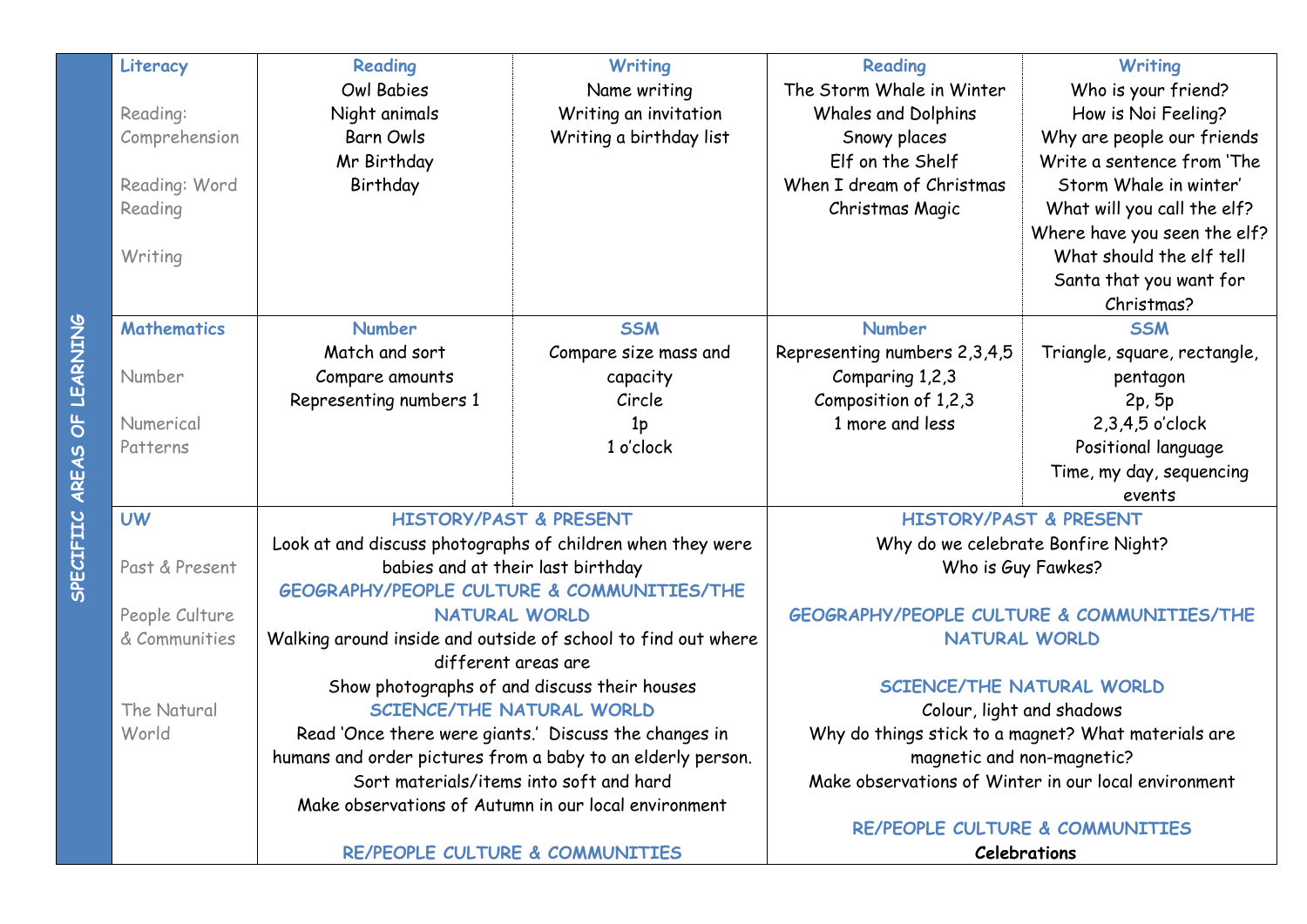|                 | Showing photographs of their families and telling the class     | How do people celebrate Diwali, Christingle/ Christian                                     |
|-----------------|-----------------------------------------------------------------|--------------------------------------------------------------------------------------------|
|                 | about them                                                      | Christmas, Hanukkah? Children share their experiences.                                     |
| <b>EAD</b>      | - listen attentively, move and talk about 'Hoe Down' by Copland | - listen attentively, move and talk about 'Hungarian Dance' by                             |
|                 | - express their feelings.                                       | Brahms - express their feelings.                                                           |
| Creating with   | Sing a range of simple songs with limited range of pitch.       | Sing a range of simple songs with limited range of pitch.                                  |
| Materials       | Make movements in time with the pulse.                          | Make movements in time with the pulse.                                                     |
|                 | Learn to sing the song 'Kipper's Birthday' - play simple        | Learn to sing the song 'Winter Whale' - play simple                                        |
| Being           | percussion in time with the pulse of the song                   | percussion in time with the pulse of the song                                              |
| Imaginative and | Explore instruments and make changes to the sounds              | Explore instruments and make changes to the sounds                                         |
| Expressive      | they make - compose simple tuned and untuned phrases.           | they make - compose simple tuned and untuned phrases.<br>Learn to sing songs for Christmas |
|                 | Painting - pictures of themselves, pictures of their families   |                                                                                            |
|                 | Make a plate face (Looking in a mirror to get colours correct)  | Painting - Rama and Sita, fireworks, Characters from 'The                                  |
|                 | Drawing simple pictures                                         | Storm Whale', Menorah, Christmas items                                                     |
|                 |                                                                 | Using clay (Making a diva lamp)                                                            |
|                 |                                                                 | Drawing simple representations of objects and people                                       |
|                 |                                                                 | Make a Halloween mask                                                                      |
|                 |                                                                 | Make a rocket                                                                              |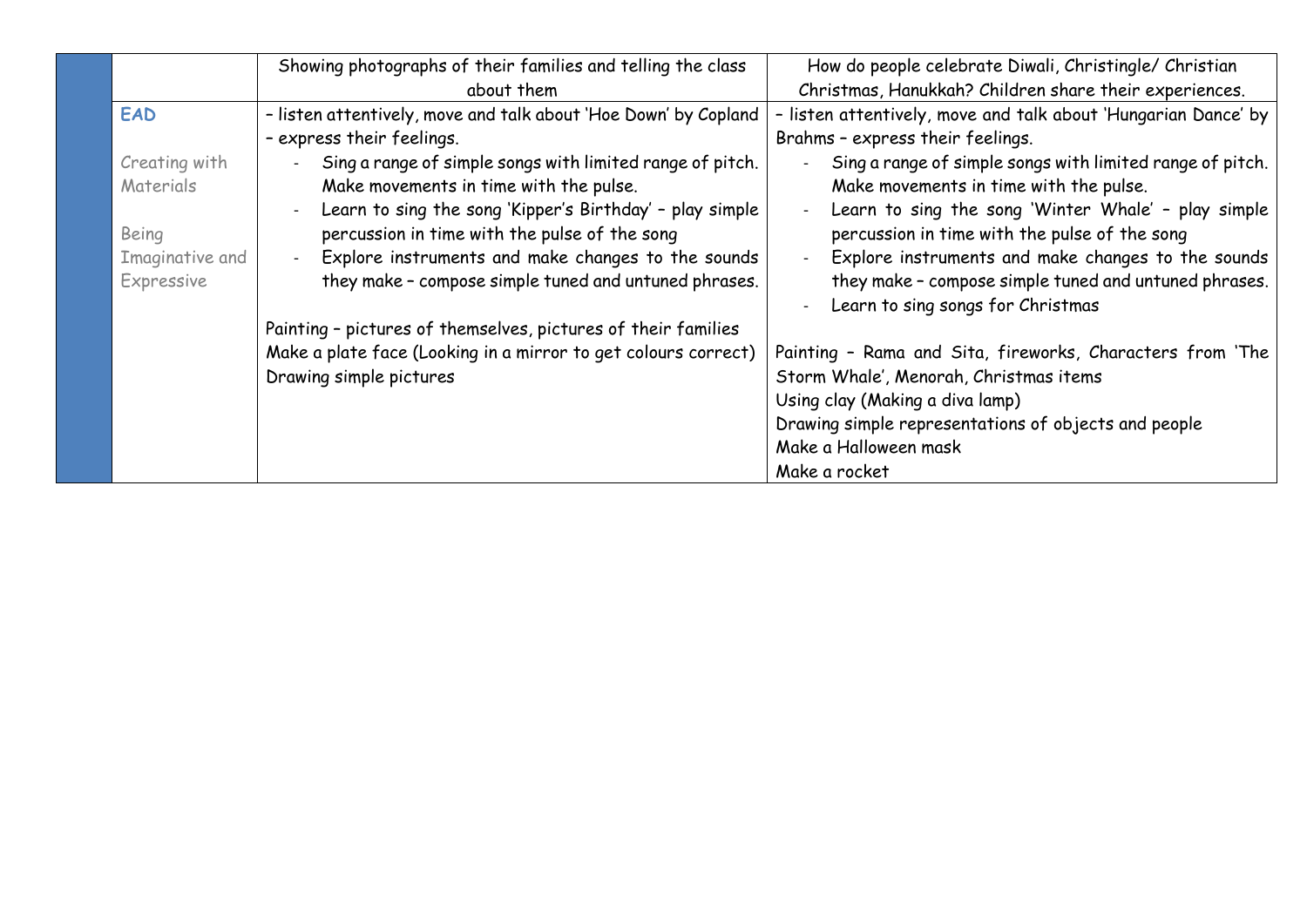## **Reception - Long Term Overview 2021 to 2022**

**Age Related Expectations** *\* Teaching and learning to be differentiated through short term planning, driven by assessment Consolidation and revisit of key skills, knowledge and understanding through continuous and enhanced provision*

|                                    |                                                 |                                                          | <b>Spring 2</b>                                           |  |
|------------------------------------|-------------------------------------------------|----------------------------------------------------------|-----------------------------------------------------------|--|
| Planning around a<br>quality text: |                                                 | Toys in Space                                            | The Three Little Pigs                                     |  |
|                                    | To be chosen following<br>children's interests. | We're Going on a Bear Hunt                               | Goldilocks and the Three Bears                            |  |
|                                    | <b>ADDITIONAL</b>                               | A to Z of Toys                                           | Paper Bag Princess                                        |  |
|                                    | TEXTS: Enjoyment                                | Toys                                                     |                                                           |  |
|                                    | for reading                                     |                                                          |                                                           |  |
|                                    | Fiction & Non-fiction                           |                                                          |                                                           |  |
|                                    | <b>Enrichments</b>                              | Going on a bear hunt                                     | World Book Day                                            |  |
|                                    | <b>Trips/Visitors</b>                           | Having a teddy bears picnic                              | Finding the Big Bad Wolf                                  |  |
|                                    |                                                 | Maths learning workshop                                  | Friday Westie celebration assembly                        |  |
|                                    |                                                 | Safer internet day                                       |                                                           |  |
|                                    |                                                 | Friday Westie celebration assembly                       |                                                           |  |
|                                    | Role Play Indoors &                             | Home role play                                           | Home role play                                            |  |
| <b>Outdoors</b>                    |                                                 | <b>Space Station</b>                                     | Shoe Shop                                                 |  |
|                                    |                                                 | Toy shop                                                 | School                                                    |  |
|                                    |                                                 | Space cafe                                               | Building site                                             |  |
|                                    | <b>PSE</b>                                      | Monthly and British Values covered - Patience or         | Monthly and British Values covered - Mutual Respect,      |  |
|                                    |                                                 | Love/passion, Humility or Hope, Individual Liberty -     | Quality or Peace                                          |  |
| $\sigma$                           | Self-Regulation                                 | Freedom for all                                          | Discussions around the quality texts - being kind, not    |  |
| AREAS                              |                                                 | Discussions around the quality texts - Sharing and being | taking things that don't belong to you, why should we say |  |
|                                    | <b>Managing self</b>                            | kind. Why should we share? Why should we not take things | sorry? Understanding how someone is feeling because of    |  |
| <b>EARNING</b>                     |                                                 | that belong to others? Why should we be kind to          | the actions of others                                     |  |
| PRIME                              | <b>Building</b>                                 | people/animals?                                          |                                                           |  |
|                                    | Relationships                                   |                                                          | Discuss how to keep our bodies/minds healthy              |  |
|                                    |                                                 | SAFER INTERNET DAY                                       |                                                           |  |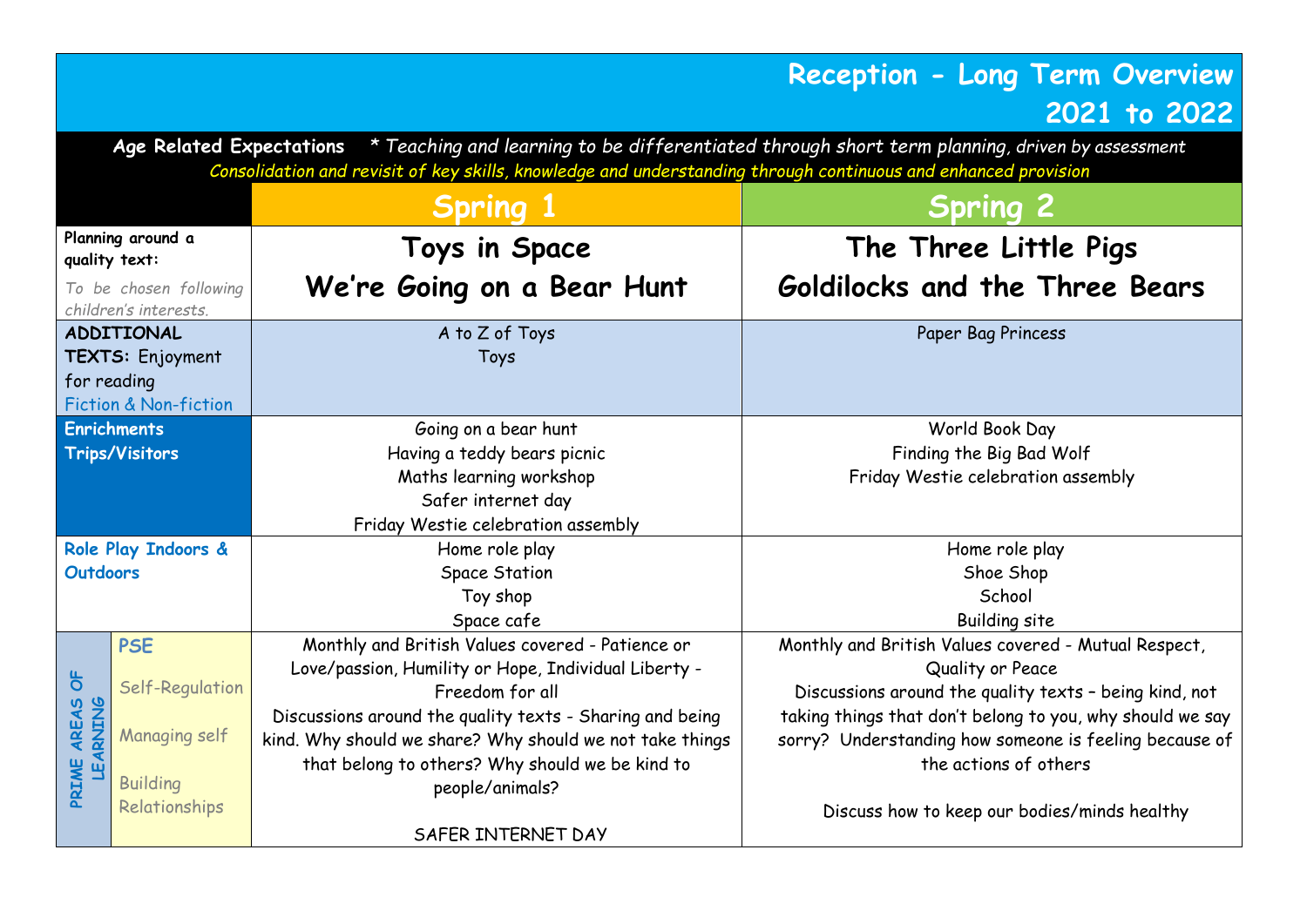| CL                 | Sharing busy bee books and asking questions                 | Sharing busy bee books and asking questions                |
|--------------------|-------------------------------------------------------------|------------------------------------------------------------|
| Listening,         | Discussions around quality texts and additional texts, new  | Discussions around quality texts and additional texts, new |
| Attention &        | vocabulary discussed and explained                          | vocabulary discussed and explained                         |
| Understanding      | Talk for writing                                            | Talk for writing                                           |
| Speaking           | Show and tell the class about their favourite toy           | Describe the Big Bad Wolf                                  |
|                    | Where did you last see Westie?                              | What did the Big Bad Wolf do that he shouldn't have done?  |
|                    | Where did you find Westie?                                  | Talking about their adventure to find the Big Bad Wolf     |
|                    | Retelling the story 'We're going on a bear hunt'            | Oral recount of how we made porridge                       |
|                    | Oral recount of their bear hunt                             | Retelling the story 'Goldilocks'                           |
|                    | <b>Enhanced provision</b>                                   | <b>Enhanced provision</b>                                  |
|                    | Retelling stories (Quality texts and some additional texts) | Retelling stories (Quality texts and some additional       |
|                    | using props, puppets and other resources                    | texts) using props, puppets and other resources            |
|                    | Role play                                                   | Role play                                                  |
| <b>PD</b>          | Morning challenge - Name writing in books, dough disco,     | Morning challenge - Name writing in books, dough disco,    |
|                    | cutting skills                                              | cutting skills                                             |
| <b>Gross Motor</b> | Real P.E.-                                                  | Real P.E.-                                                 |
| <b>Skills</b>      | Unit 3- Continued                                           | Unit 5- continued                                          |
|                    | Static Balance- Stance- 'Thembi Walks the Tightrope'        | Coordination- Sending and Receiving-'John and Jasmine      |
| Fine Motor         |                                                             | Learn to Juggle'                                           |
| <b>Skills</b>      | Unit 4-                                                     | Agility- Reaction/Response-'Ringo to the Rescue'           |
|                    | Coordination- Ball Skills- 'Clowning Around'                |                                                            |
|                    | Counterbalance - With a parent- 'Wendy's Water-ski          | Unit 6-                                                    |
|                    | Challenge                                                   | Agility- Ball Chasing- 'Sammy Squirrel'                    |
|                    |                                                             | Static Balance- Floor Work-'Casper the Very Clever Cat     |
|                    | Unit 5- Start                                               |                                                            |
|                    | Coordination- Sending and Receiving-'John and Jasmine       |                                                            |
|                    | Learn to Juggle'                                            |                                                            |
| <b>Phonics</b>     | Blending, reading and spelling words with                   | Blending, reading and spelling words with                  |
|                    | ai ee igh oa oo oo ar or ur ow oi ear air er                | ai ee igh oa oo oo ar or ur ow oi ear air er               |
|                    | words with double letters                                   | longer words, including those with double letters          |
|                    | longer words                                                | words with $-s$ /z/ in the middle                          |
|                    |                                                             | words with -es /z/ at the end                              |
|                    |                                                             | words with $-s$ /s/ and /z/ at the end                     |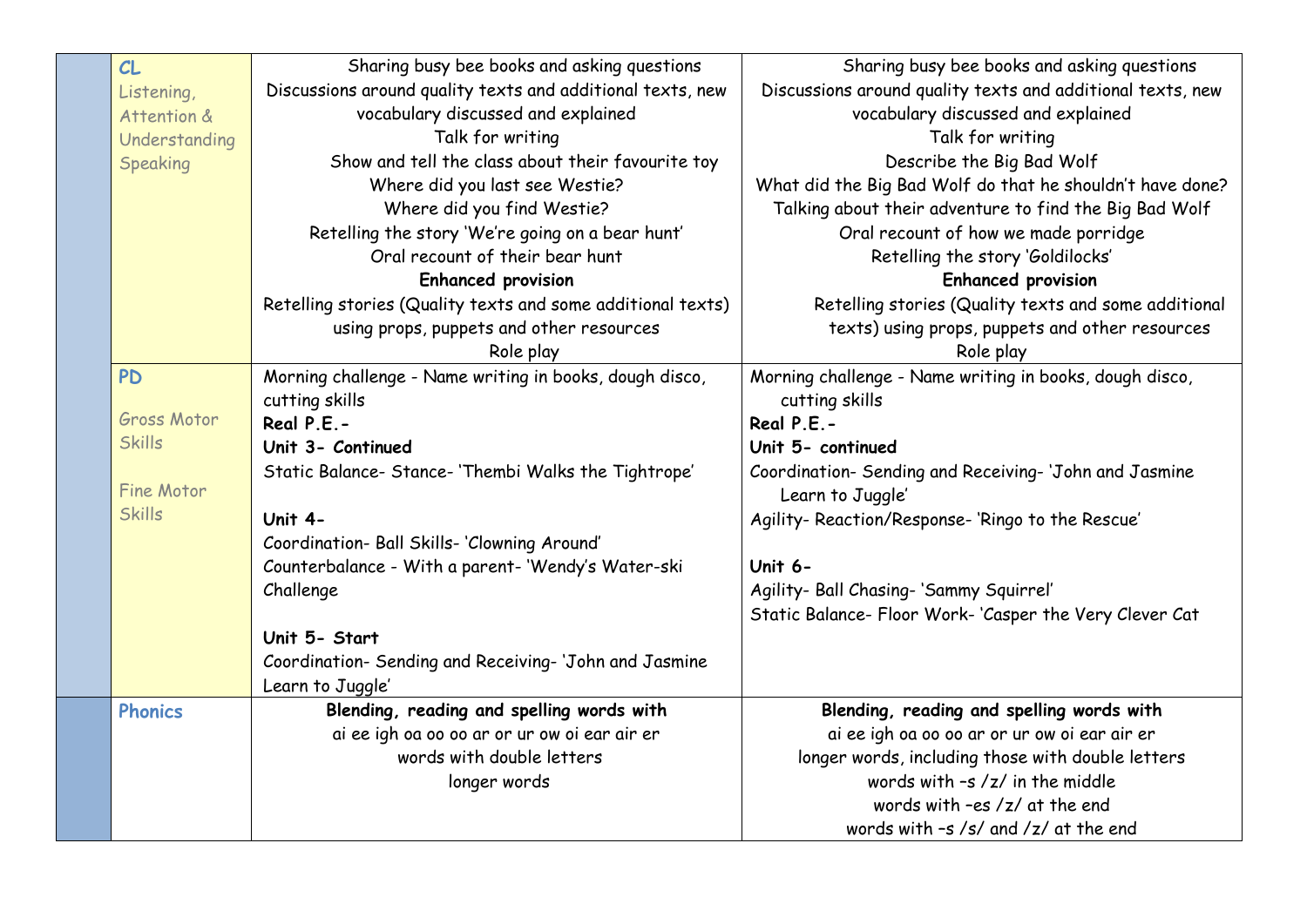|              | Literacy           | <b>Reading</b>                                     | <b>Writing</b>                                           | <b>Reading</b>           | <b>Writing</b>                                             |
|--------------|--------------------|----------------------------------------------------|----------------------------------------------------------|--------------------------|------------------------------------------------------------|
|              |                    | Toys in Space                                      | A caption about their                                    | The Three Little Pigs    | Recount of holiday activities                              |
|              | Reading:           | We're Going on a Bear Hunt                         | favourite toy                                            | Goldilocks and the Three | Sentences to describe the Big                              |
|              | Comprehension      | (adjectives)                                       | Lost poster for Westie                                   | <b>Bears</b>             | <b>Bad Wolf</b>                                            |
|              | Reading: Word      |                                                    | Recount of finding Westie                                |                          | Wanted poster for the Big Bad                              |
|              | reading            |                                                    | Writing sentences from We're                             |                          | Wolf                                                       |
|              |                    |                                                    | Going on a Bear Hunt                                     |                          | Letter to mummy pig with a                                 |
|              | Writing            |                                                    | Recount of their bear hunt                               |                          | recount of how we caught the Big<br><b>Bad Wolf</b>        |
|              |                    |                                                    |                                                          |                          | Writing instructions/list - how to                         |
|              |                    |                                                    |                                                          |                          | make porridge                                              |
|              |                    |                                                    |                                                          |                          | Writing sentences using a story<br>map                     |
|              | <b>Mathematics</b> | Number/Numerical                                   | <b>SSM</b>                                               | Number/Numerical         | <b>SSM</b>                                                 |
|              |                    | patterns                                           | Compare mass                                             | patterns                 | Length and height                                          |
| <b>LEA</b>   | Number             | Introducing O                                      | Compare capacity                                         | 8,9 & 10                 | Time                                                       |
| ს<br> <br>   |                    | Comparing numbers to 5                             | 6,7 o'clock                                              | Making pairs             | 3D shapes                                                  |
|              | Numerical          | Composition of 4 and 5                             | Hexagon, heptagon                                        | Combining 2 groups       | Pattern                                                    |
| <b>AREAS</b> | Patterns           | 6 & 7                                              |                                                          | Comparing numbers to 10  | 10 <sub>p</sub>                                            |
|              |                    |                                                    |                                                          | Bonds to 10              | 8, 9, 10 o'clock                                           |
|              |                    |                                                    |                                                          |                          | octagon, nonagon, decagon                                  |
|              | <b>UW</b>          |                                                    | <b>HISTORY/PAST &amp; PRESENT</b>                        |                          | <b>HISTORY/PAST &amp; PRESENT</b>                          |
| <b>SPECT</b> | Past & Present     |                                                    | Discuss and investigate Victorian toys (Magic grandad)   |                          |                                                            |
|              |                    |                                                    | Discuss and investigate toys from their past and present |                          | <b>GEOGRAPHY/PEOPLE CULTURE &amp;</b>                      |
|              | People Culture     | Put toys into a timeline baby-toddler-child        |                                                          |                          | COMMUNITIES/THE NATURAL WORLD                              |
|              | and                | What did their parents and grandparents play with? |                                                          |                          | Mapping - Follow a map to find the Big Bad Wolf.           |
|              | Communities        |                                                    | Compare Neil Armstrong and Tim Peaks                     |                          |                                                            |
|              |                    |                                                    |                                                          |                          | SCIENCE/THE NATURAL WORLD                                  |
|              | The Natural        |                                                    | <b>GEOGRAPHY/PEOPLE CULTURE &amp;</b>                    |                          | Investigate floating and sinking                           |
|              | World              |                                                    | COMMUNITIES/THE NATURAL WORLD                            |                          | Sowing and observing cress seeds as they grow              |
|              |                    |                                                    | Mapping - Following a map to find Westie                 |                          | Observe how porridge oats change as milk is added and they |
|              |                    |                                                    | Follow a map to find their teddies                       |                          | are warmed up                                              |
|              |                    |                                                    |                                                          |                          | Investigate which objects in our classrooms are magnetic   |
|              |                    |                                                    | SCIENCE/THE NATURAL WORLD                                |                          | and not magnetic, why?                                     |
|              |                    |                                                    | What are toys made from and why?                         |                          | Make observations of Spring in our local environment       |

SPECIFIIC AREAS OF LEARNING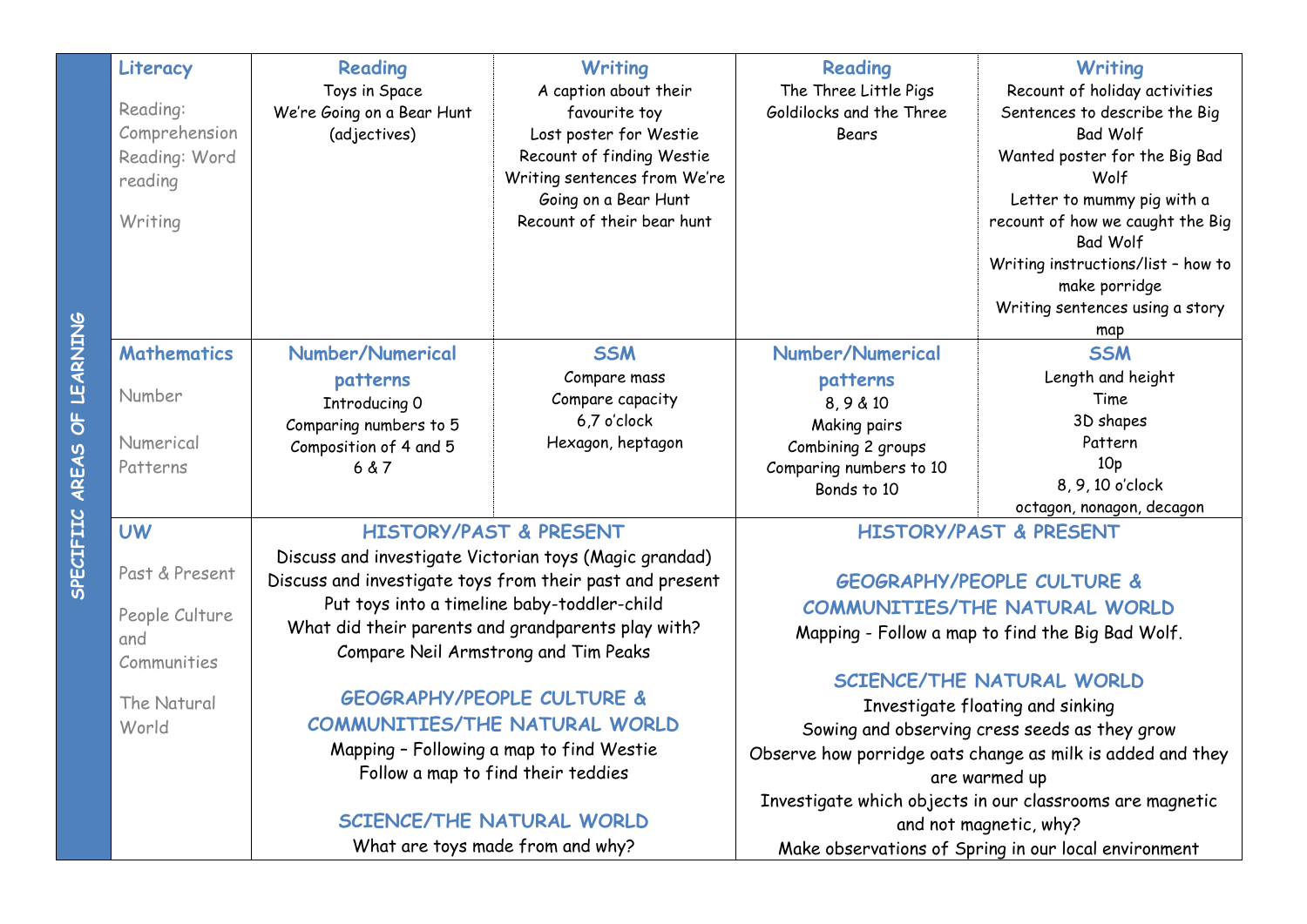|                               | Investigate how we make toys work                       | RE/PEOPLE CULTURE & COMMUNITIES                              |
|-------------------------------|---------------------------------------------------------|--------------------------------------------------------------|
|                               | RE/PEOPLE CULTURE & COMMUNITIES                         | What places of worship are there in Warrington?              |
|                               | How do people celebrate Chinese New Year?               | How do Christians in the UK celebrate Easter?                |
|                               |                                                         | What is Shrove Tuesday and Lent?                             |
| <b>EAD</b>                    | Watch and then join in with Michael Rosen performing    | - listen attentively, move and talk about 'Flight of the     |
|                               | 'we're going on a bear hunt'                            | Bumblebee' by Rimsky Korsakov - express their feelings.      |
| Creating with                 | - listen attentively, move and talk about 'William Tell | Sing a range of simple songs with limited range of           |
| Materials                     | Overture' by Rossini - express their feelings.          | pitch. Make movements in time with the pulse.                |
|                               | Sing a range of simple songs with limited range of      | Learn to sing the song 'Trip Trap Billy Goat' - play         |
| Being                         | pitch. Make movements in time with the pulse.           | simple percussion in time with the pulse of the song         |
| Imaginative<br>and Expressive | Learn to sing the song 'Toys in Space' - play simple    | Explore instruments and make changes to the sounds           |
|                               | percussion in time with the pulse of the song           | they make - compose simple tuned and untuned                 |
|                               | Explore instruments and make changes to the             | phrases.                                                     |
|                               | sounds they make - compose simple tuned and             |                                                              |
|                               | untuned phrases.                                        | Painting - Characters and objects from our quality texts     |
|                               |                                                         | Make Mother's Day cards                                      |
|                               | Painting - pictures of toys, superheroes                | Make pigs and Wolves using plasticine, card, paper colouring |
|                               | Create a representation of the story We're going on a   | utensils                                                     |
|                               | bear hunt.                                              | Make the chairs, beds and bowls from our story using         |
|                               | Making toys out of plasticine and other resources       | different media                                              |
|                               | Design and build a space station/rocket, a house for a  | Colour mixing                                                |
|                               | superhero                                               | Design and build a trap to catch the Big Bad Wolf            |
|                               |                                                         | Build the brick, straw and stick houses                      |
|                               |                                                         | Follow instructions to make porridge                         |
|                               |                                                         | Design and build a castle                                    |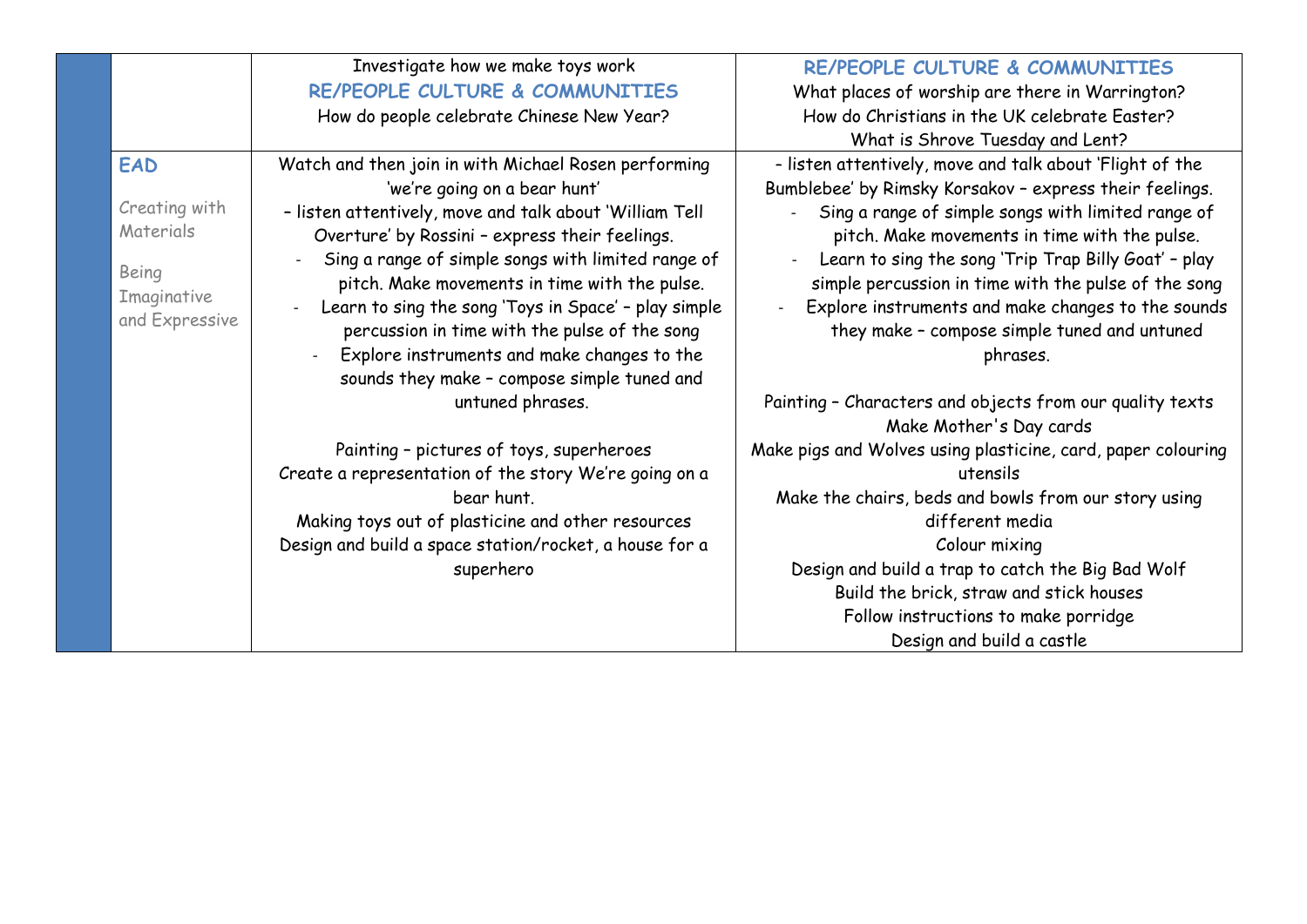## **Reception - Long Term Overview 2021 to 2022**

**Age Related Expectations** *\* Teaching and learning to be differentiated through short term planning, driven by assessment Consolidation and revisit of key skills, knowledge and understanding through continuous and enhanced provision*

| Summer 1        |                           |                                                       | Summer 2                                                 |
|-----------------|---------------------------|-------------------------------------------------------|----------------------------------------------------------|
| text:           | Planning around a quality | <b>Farmer Duck</b>                                    | How to Grow A Dinosaur                                   |
|                 | To be chosen following    | Handa's Surprise                                      | Plunge into The Pirate Pool                              |
|                 | children's interests.     |                                                       |                                                          |
|                 | <b>ADDITIONAL TEXTS:</b>  | Handa's Hen                                           |                                                          |
|                 | Enjoyment for reading     |                                                       |                                                          |
|                 | Fiction & Non-fiction     |                                                       |                                                          |
|                 | <b>Enrichments</b>        | Trip to Farmer Teds                                   | Fossil Hunt                                              |
|                 | <b>Trips/Visitors</b>     | Phonics Learning Workshop                             | Sports Week                                              |
|                 |                           | Mental Health Week                                    | Pirate Day                                               |
|                 |                           | Friday Westie Celebration Assembly                    | Friday Westie Celebration Assembly                       |
|                 | Role Play Indoors &       | Home Role play                                        | Home role play                                           |
| <b>Outdoors</b> |                           | Ice-cream parlour                                     | Dinosaur museum                                          |
|                 |                           | Vets                                                  | Garden centre                                            |
|                 |                           | Britain's Got Talent Outdoors                         |                                                          |
|                 | <b>PSE</b>                | Monthly and British Values covered - Tolerance of     | Monthly and British Values covered - Trust or Tolerance, |
| OF LEARNING     |                           | those with different faiths and beliefs, Self-belief, | Unity (Teamwork) or Understanding                        |
|                 | Self-Regulation           | Thoughtfulness or Simplicity                          |                                                          |
|                 |                           | Discussions around the quality texts -helping others, | Discussions around the quality texts - Keeping yourself  |
|                 | Managing self             | being kind. Why should we help each other? How do we  | safe, listening to adults and following the rules        |
|                 |                           | show people that we are their friend? How can we make |                                                          |
| AREAS           | <b>Building</b>           | people feel happy?                                    | Transition into year 1, new beginnings,                  |
|                 | Relationships             | Mental Health week                                    |                                                          |
| PRIME           |                           | How can we be kind to ourselves and keep our minds    |                                                          |
|                 |                           | healthy?                                              |                                                          |
|                 |                           |                                                       |                                                          |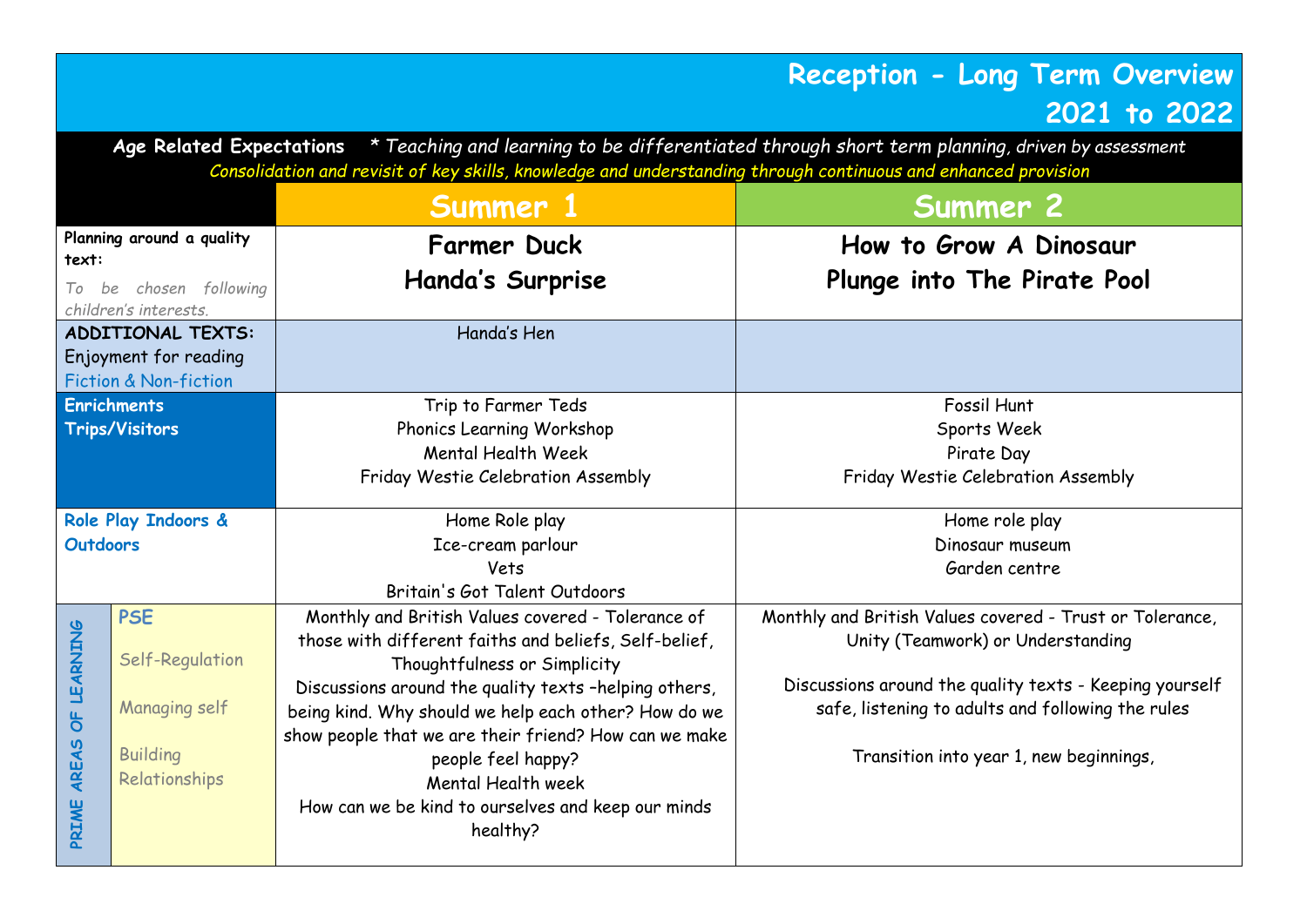| CL                | Sharing busy bee books and asking questions            | Sharing busy bee books and asking questions                 |
|-------------------|--------------------------------------------------------|-------------------------------------------------------------|
|                   | Thinking of a question to ask at the farm              | Discussions around quality texts and additional texts, new  |
| Listening,        | Discussions around quality texts and additional texts, | vocabulary discussed and explained                          |
| Attention &       | new vocabulary discussed and explained                 | Talk for writing                                            |
| Understanding     | Talk for writing                                       | What might grow from our magic seeds?                       |
|                   | What jobs did the duck do?                             | What would you grow from magic seeds?                       |
| Speaking          | How are the characters feeling?                        | How would you plant your seeds?                             |
|                   | Which animal took which thing from the basket?         | When would you find your plants?                            |
|                   | What would you put into a basket for your friend?      | How do Pirates speak?                                       |
|                   | Who would take things from your basket?                | What do pirates say?                                        |
|                   | <b>Enhanced provision</b>                              | Talking like a pirate                                       |
|                   | Retelling stories (Quality texts and some additional   | Naming dinosaurs                                            |
|                   | texts) using props, puppets and other resources        | <b>Enhanced provision</b>                                   |
|                   | Role play                                              | Retelling stories (Quality texts and some additional texts) |
|                   |                                                        | using props, puppets and other resources                    |
|                   |                                                        | Role play                                                   |
| <b>PD</b>         | Morning challenge - letter formation in books, dough   | Morning challenge - letter formation in books, dough disco, |
|                   | disco, drawing skills on paper                         | drawing skills on paper                                     |
| Moving & Handling | Real P.E. Continued-                                   |                                                             |
|                   | Unit 6- continued                                      | Real Gym-                                                   |
| Health & Self-    | Static Balance- Floor Work-'Casper the Very Clever     | Unit 2- continue-                                           |
| Care              | Cat'                                                   | Flight-'Park Life'                                          |
|                   |                                                        | Rotation- 'Toybox'                                          |
|                   | GYM AND DANCE EACH WEEK                                |                                                             |
|                   | Real Gym-                                              | Real Dance-                                                 |
|                   | Unit $1 -$                                             | Unit 1- Continued                                           |
|                   | Shape-'At Home'                                        | Artistry (Making)                                           |
|                   | Travel- 'Jungle Trip'                                  |                                                             |
|                   | Unit 2- start-                                         |                                                             |
|                   | Flight-'Park Life'                                     |                                                             |
|                   |                                                        |                                                             |
|                   |                                                        |                                                             |
|                   |                                                        |                                                             |
|                   |                                                        |                                                             |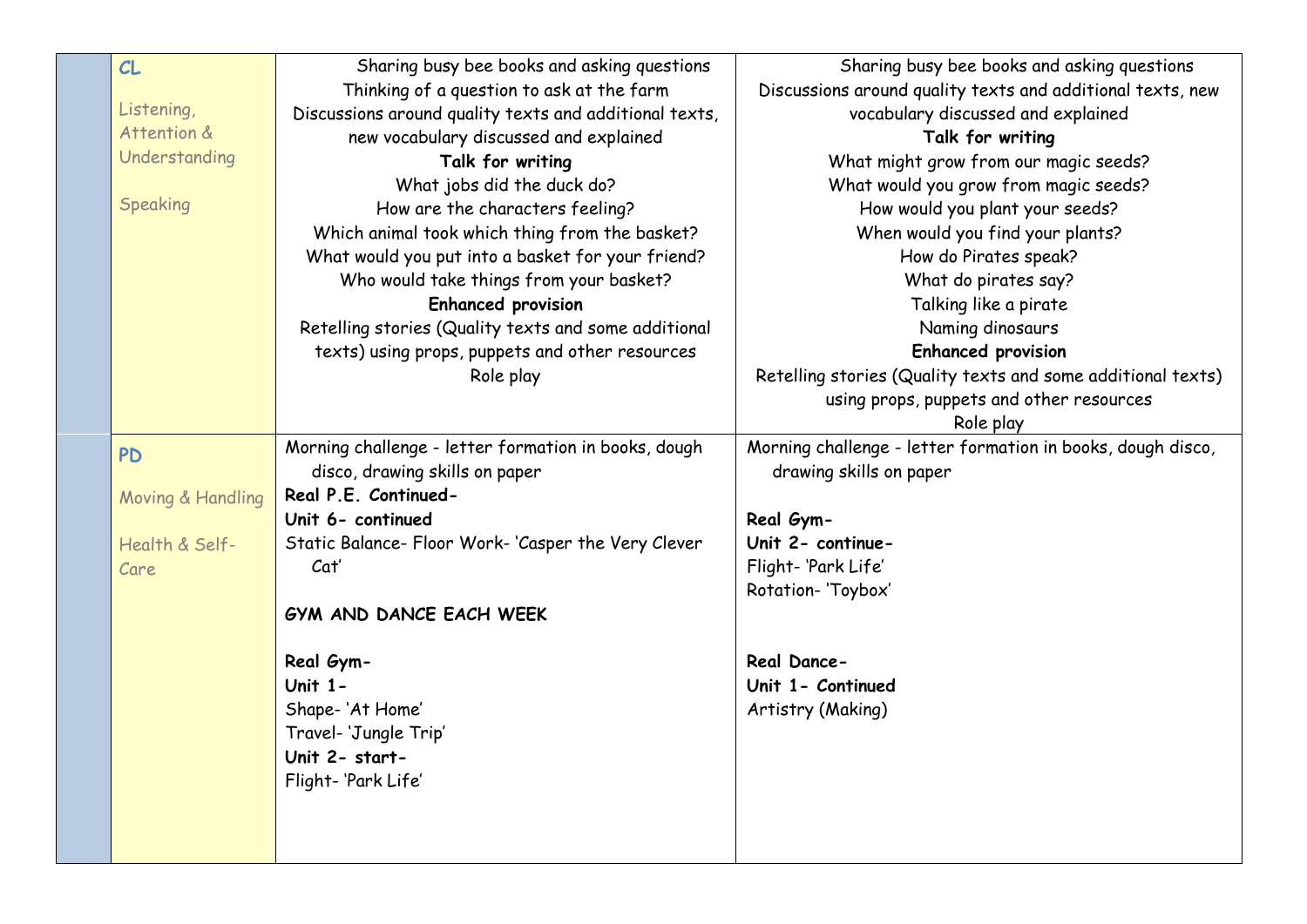|                             |                                                                              | Real Dance-<br><b>Unit 1-</b><br>Shapes Solo<br>Partnering Shapes<br><b>Artistry Musicality</b><br>Circles Solo<br>Partnering Circles |                                                                                                                                                                                                                                                                                              |                                                                                                                             |                                                                                                                                                                                                                                                      |
|-----------------------------|------------------------------------------------------------------------------|---------------------------------------------------------------------------------------------------------------------------------------|----------------------------------------------------------------------------------------------------------------------------------------------------------------------------------------------------------------------------------------------------------------------------------------------|-----------------------------------------------------------------------------------------------------------------------------|------------------------------------------------------------------------------------------------------------------------------------------------------------------------------------------------------------------------------------------------------|
|                             | <b>Phonics</b>                                                               |                                                                                                                                       | Blending, reading and spelling words with<br>Short vowels with adjacent consonants<br>CVCC CCVC CCVCC CCCVC CCCVCC<br>longer words and compound words<br>words ending in suffixes: -ing, -ed /t/, -ed /id/ /ed/, -<br>est                                                                    |                                                                                                                             | Blending, reading and spelling words with<br>Phase 3 long vowel graphemes with adjacent consonants<br>CVCC CCVC CCCVC CCV CCVCC<br>words ending in suffixes: -ing, -ed /t/, -ed /id/ /ed/, -ed /d/<br>$-er, -est$<br>longer words and compound words |
| SPECIFIIC AREAS OF LEARNING | Literacy<br>Reading:<br>Comprehension<br>Reading: Word<br>reading<br>Writing | Reading<br>Farmer duck (verbs)<br>Handa's surprise                                                                                    | <b>Writing</b><br>What jobs did the duck do?<br>How were the characters<br>feeling?<br>Use a story map to write<br>sentences from the story.<br>Which animal took which<br>fruit?<br>Which friends took things<br>from your basket?<br>Use a story map to write<br>sentences from the story. | Reading<br>How to grow a dinosaur<br>Plunge into the pirate pool                                                            | <b>Writing</b><br>Make a seed packet<br>Write the start of their own<br>adventure story<br>Write a caption about your<br>favourite dinosaur<br>Write sentences from the<br>story<br>Write information about being<br>a pirate                        |
|                             | <b>Mathematics</b><br>Number<br>Numerical<br>Patterns                        | <b>Number</b><br>Building numbers beyond<br>10<br>Counting patterns<br>beyond 10<br>Adding more<br>Taking away                        | <b>SSM</b><br>Spatial reasoning<br>Match, rotate, manipulate<br>Compose and decompose                                                                                                                                                                                                        | <b>Number</b><br>Doubling, sharing and<br>grouping<br>Odd and even<br>Deepening understanding<br>patterns and relationships | <b>SSM</b><br>Spatial reasoning<br>Visualise and build<br>Mapping                                                                                                                                                                                    |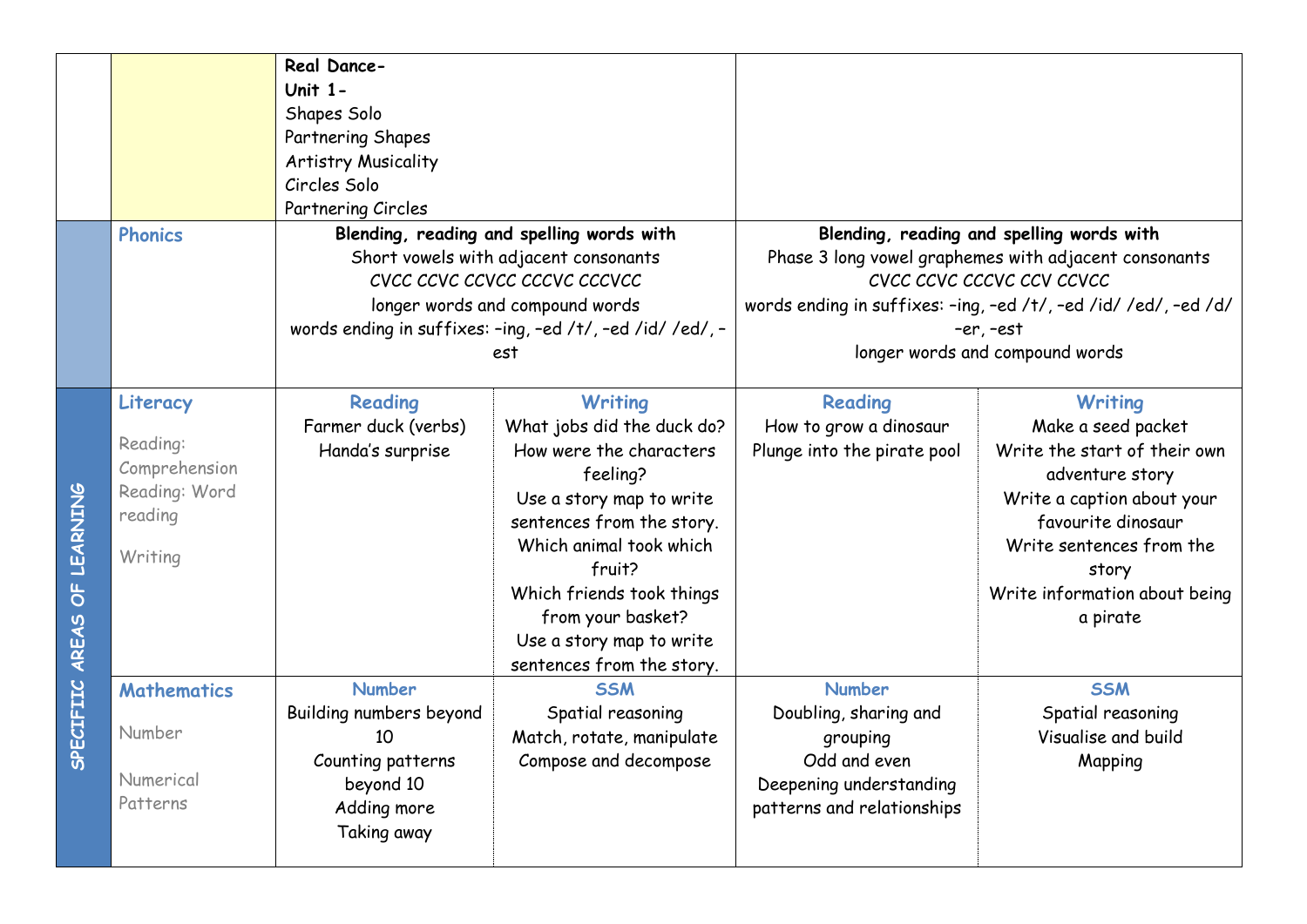| <b>UW</b>                | <b>HISTORY</b>                                           | <b>HISTORY</b>                                                 |
|--------------------------|----------------------------------------------------------|----------------------------------------------------------------|
|                          |                                                          | Who is Mary Anning and what did she do?                        |
| Past & Present           | GEOGRAPHY/CULTURE/COMMUNITIES                            | What are archaeologists and what do they do?                   |
|                          | Look at and discuss life in Africa in the towns and      | Discover information about different dinosaurs                 |
| People Culture and       | villages                                                 | Discover information about famous pirates                      |
| Communities              | Look at and discuss life in Antarctica                   | <b>GEOGRAPHY/CULTURE/COMMUNITIES</b>                           |
| The Natural              | Discuss the similarities and differences between both    | Show a route on a school map for where the treasure might      |
| World                    | places and our own country                               | be hidden                                                      |
|                          | <b>SCIENCE</b>                                           | <b>SCIENCE</b>                                                 |
|                          | Visit a farm in the UK observing the animals             | How can you use magnets to make a fishing game?                |
|                          | Plant and observe sunflower and bean seeds               | Which material would be best to make an umbrella?              |
|                          | Observe the changes in caterpillars                      | How can you sink a pirate ship?                                |
|                          | Investigate ice and how it changes state                 | Make observations of Summer in our local area                  |
|                          |                                                          | <b>RF</b>                                                      |
|                          | Children share experiences of Eid al Fitr                | Remember all of the celebrations that we have learnt about     |
|                          | Who celebrates Eid, how do they celebrate?               | throughout the year and recall all of the main points. Discuss |
|                          |                                                          | the similarities and differences of each religion's festival.  |
| <b>EAD</b>               | Watch and discuss different types of performances        | Make up and perform for Britain's got talent                   |
|                          | from Britain's Got Talent.                               | - listen attentively, move and talk about 'Radetzky March' by  |
| Creating with            | Make up and perform for Britain's got talent             | Strauss - express their feelings.                              |
| Materials                | - listen attentively, move and talk about 'Carmen        | Sing a range of simple songs with limited range of             |
| <b>Being Imaginative</b> | Overture' by Bizet - express their feelings.             | pitch. Make movements in time with the pulse.                  |
| and Expressive           | Sing a range of simple songs with limited range          | Learn to sing the song 'Dinosaur' - play simple                |
|                          | of pitch. Make movements in time with the                | percussion in time with the pulse of the song                  |
|                          | pulse.                                                   | Explore instruments and make changes to the sounds             |
|                          | Learn to sing the song 'Tiger Tiger' - play simple       | they make - compose simple tuned and untuned                   |
|                          | percussion in time with the pulse of the song            | phrases.                                                       |
|                          | Explore instruments and make changes to the              |                                                                |
|                          | sounds they make - compose simple tuned and              | Painting - dinosaurs, pirates (Colour mixing)                  |
|                          | untuned phrases.                                         | Observational drawings bean plants and summer flowers          |
|                          |                                                          | Making a dinosaur mask                                         |
|                          | Painting - Animals from different places (colour mixing) | Making a pirate hat                                            |
|                          | Collage - making different animals                       |                                                                |